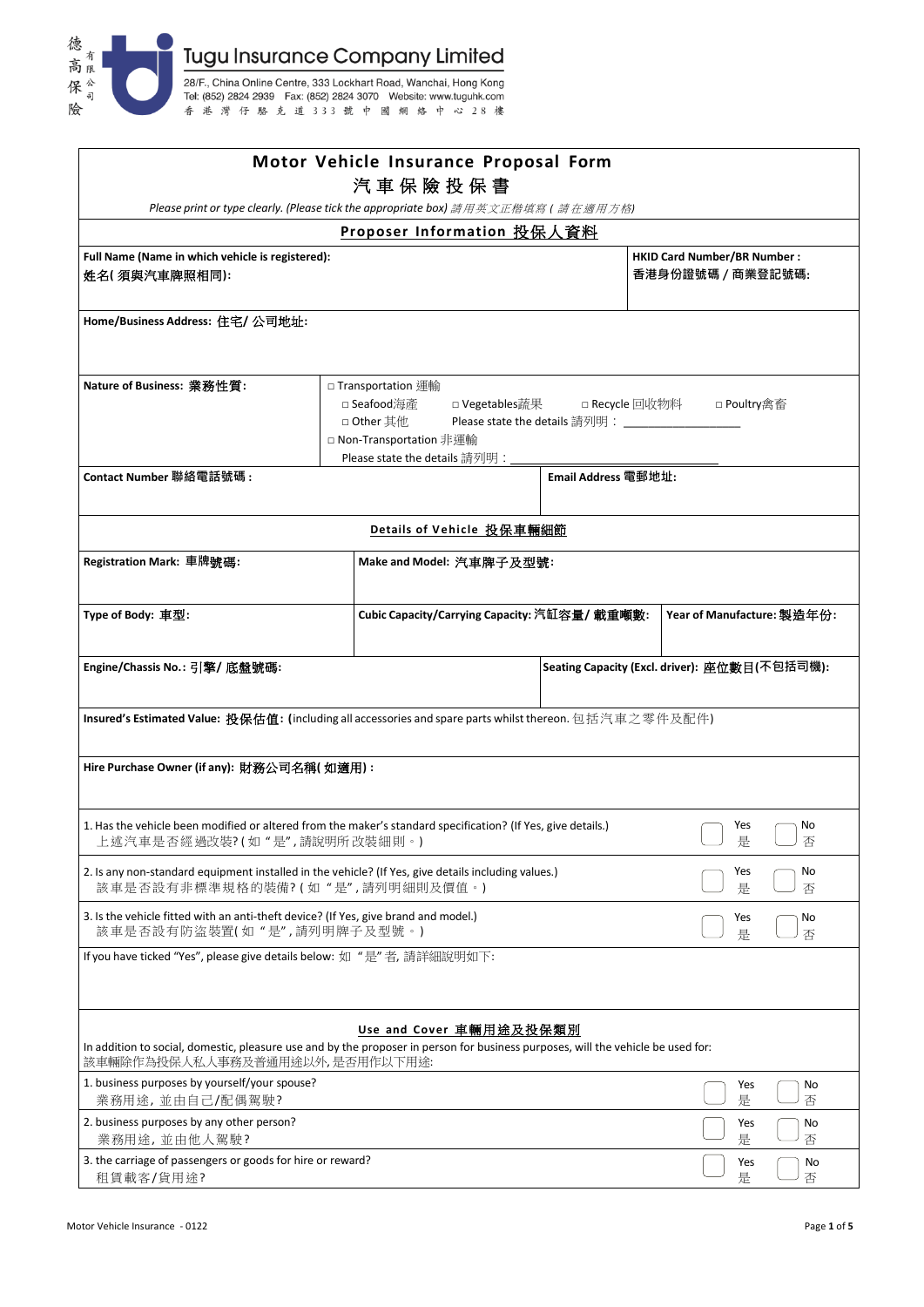

| 4. driving instruction purposes?<br>Yes<br>No<br>教授駕駛用途?<br>是<br>否<br>5. any purpose in connection with the motor trade?<br>Yes<br>No<br>是<br>否<br>與銷售車輛有關用途?<br>6. carriage of goods of explosive, inflammable or volatile nature?<br>No<br>Yes<br>否<br>裝載易燃,爆炸或危險物品?<br>是<br>Cover Required 投保類別<br>Private Car 私家車<br>Comprehensive Cover 綜合保障<br>Third Party Liability Cover 第三者責任保障<br>Commercial Vehicle 商用車輛<br>Comprehensive Cover 綜合保障<br>Third Party Liability Cover 第三者責任保障<br>Own Damage only (Excluding Third Party Legal Liability) 車身保險(不包括第三者責任保障)<br>Extension 額外保障<br>Plus Guangdong Own Damage Cover 附加廣東省內之車<br>Extend Length 增加長度 *<br>Working Risks Extension 操作額外保障<br>身損毀保障 *<br>Extend Width 增加濶度 *<br>Limit 限額: \$750,000 *<br>Limit 限額: \$1,000,000 *<br>Plus Macau Own Damage Cover 附加澳門之車身損毀保<br>Extend Excess Load 增加重量*<br>障*<br>*Addition Premium will be charged 將收取額外保費<br>Period of Insurance: 保險期限: From 由<br>To至<br>**Cover will not operate until a cover note or certificate of insurance has been issued. 保險須於臨時保單或保險証明書發出後始生效。<br>The Drivers 駕駛人資料<br>Give below details of yourself and any other persons who may drive the vehicle. The Comprehensive Policy provides cover without unnamed driver<br>excess for the first two named drivers. 請於下列詳述投保人及其他駕駛者資料,在綜合保單的兩位記名駕駛者毋須承擔不記名自付額。 |                                    |
|--------------------------------------------------------------------------------------------------------------------------------------------------------------------------------------------------------------------------------------------------------------------------------------------------------------------------------------------------------------------------------------------------------------------------------------------------------------------------------------------------------------------------------------------------------------------------------------------------------------------------------------------------------------------------------------------------------------------------------------------------------------------------------------------------------------------------------------------------------------------------------------------------------------------------------------------------------------------------------------------------------------------------------------------------------------------------------------------------------------------------------------------------------------------------------------------------------------------------------------------------------------------------------------------------------------------------------------|------------------------------------|
|                                                                                                                                                                                                                                                                                                                                                                                                                                                                                                                                                                                                                                                                                                                                                                                                                                                                                                                                                                                                                                                                                                                                                                                                                                                                                                                                      |                                    |
|                                                                                                                                                                                                                                                                                                                                                                                                                                                                                                                                                                                                                                                                                                                                                                                                                                                                                                                                                                                                                                                                                                                                                                                                                                                                                                                                      |                                    |
|                                                                                                                                                                                                                                                                                                                                                                                                                                                                                                                                                                                                                                                                                                                                                                                                                                                                                                                                                                                                                                                                                                                                                                                                                                                                                                                                      |                                    |
|                                                                                                                                                                                                                                                                                                                                                                                                                                                                                                                                                                                                                                                                                                                                                                                                                                                                                                                                                                                                                                                                                                                                                                                                                                                                                                                                      |                                    |
|                                                                                                                                                                                                                                                                                                                                                                                                                                                                                                                                                                                                                                                                                                                                                                                                                                                                                                                                                                                                                                                                                                                                                                                                                                                                                                                                      |                                    |
|                                                                                                                                                                                                                                                                                                                                                                                                                                                                                                                                                                                                                                                                                                                                                                                                                                                                                                                                                                                                                                                                                                                                                                                                                                                                                                                                      |                                    |
|                                                                                                                                                                                                                                                                                                                                                                                                                                                                                                                                                                                                                                                                                                                                                                                                                                                                                                                                                                                                                                                                                                                                                                                                                                                                                                                                      |                                    |
|                                                                                                                                                                                                                                                                                                                                                                                                                                                                                                                                                                                                                                                                                                                                                                                                                                                                                                                                                                                                                                                                                                                                                                                                                                                                                                                                      |                                    |
|                                                                                                                                                                                                                                                                                                                                                                                                                                                                                                                                                                                                                                                                                                                                                                                                                                                                                                                                                                                                                                                                                                                                                                                                                                                                                                                                      |                                    |
|                                                                                                                                                                                                                                                                                                                                                                                                                                                                                                                                                                                                                                                                                                                                                                                                                                                                                                                                                                                                                                                                                                                                                                                                                                                                                                                                      |                                    |
|                                                                                                                                                                                                                                                                                                                                                                                                                                                                                                                                                                                                                                                                                                                                                                                                                                                                                                                                                                                                                                                                                                                                                                                                                                                                                                                                      |                                    |
|                                                                                                                                                                                                                                                                                                                                                                                                                                                                                                                                                                                                                                                                                                                                                                                                                                                                                                                                                                                                                                                                                                                                                                                                                                                                                                                                      |                                    |
|                                                                                                                                                                                                                                                                                                                                                                                                                                                                                                                                                                                                                                                                                                                                                                                                                                                                                                                                                                                                                                                                                                                                                                                                                                                                                                                                      |                                    |
|                                                                                                                                                                                                                                                                                                                                                                                                                                                                                                                                                                                                                                                                                                                                                                                                                                                                                                                                                                                                                                                                                                                                                                                                                                                                                                                                      |                                    |
|                                                                                                                                                                                                                                                                                                                                                                                                                                                                                                                                                                                                                                                                                                                                                                                                                                                                                                                                                                                                                                                                                                                                                                                                                                                                                                                                      |                                    |
|                                                                                                                                                                                                                                                                                                                                                                                                                                                                                                                                                                                                                                                                                                                                                                                                                                                                                                                                                                                                                                                                                                                                                                                                                                                                                                                                      |                                    |
|                                                                                                                                                                                                                                                                                                                                                                                                                                                                                                                                                                                                                                                                                                                                                                                                                                                                                                                                                                                                                                                                                                                                                                                                                                                                                                                                      |                                    |
|                                                                                                                                                                                                                                                                                                                                                                                                                                                                                                                                                                                                                                                                                                                                                                                                                                                                                                                                                                                                                                                                                                                                                                                                                                                                                                                                      |                                    |
|                                                                                                                                                                                                                                                                                                                                                                                                                                                                                                                                                                                                                                                                                                                                                                                                                                                                                                                                                                                                                                                                                                                                                                                                                                                                                                                                      |                                    |
| Name of<br>Years of driving experience in<br>Occupation<br>Age<br><b>HKID Card No.</b><br>Driver(s)<br><b>Hong Kong</b><br>香港身份證號碼<br>年齢<br>職業<br>在香港的駕駛經驗                                                                                                                                                                                                                                                                                                                                                                                                                                                                                                                                                                                                                                                                                                                                                                                                                                                                                                                                                                                                                                                                                                                                                                           | <b>Relationship to</b><br>Proposer |
| 駕駛人姓名<br>與投保人關係                                                                                                                                                                                                                                                                                                                                                                                                                                                                                                                                                                                                                                                                                                                                                                                                                                                                                                                                                                                                                                                                                                                                                                                                                                                                                                                      |                                    |
|                                                                                                                                                                                                                                                                                                                                                                                                                                                                                                                                                                                                                                                                                                                                                                                                                                                                                                                                                                                                                                                                                                                                                                                                                                                                                                                                      |                                    |
|                                                                                                                                                                                                                                                                                                                                                                                                                                                                                                                                                                                                                                                                                                                                                                                                                                                                                                                                                                                                                                                                                                                                                                                                                                                                                                                                      |                                    |
|                                                                                                                                                                                                                                                                                                                                                                                                                                                                                                                                                                                                                                                                                                                                                                                                                                                                                                                                                                                                                                                                                                                                                                                                                                                                                                                                      |                                    |
|                                                                                                                                                                                                                                                                                                                                                                                                                                                                                                                                                                                                                                                                                                                                                                                                                                                                                                                                                                                                                                                                                                                                                                                                                                                                                                                                      |                                    |
| State whether you and/or any person who to your knowledge will drive the vehicle 請在下列說明閣下及其他駕駛者詳情                                                                                                                                                                                                                                                                                                                                                                                                                                                                                                                                                                                                                                                                                                                                                                                                                                                                                                                                                                                                                                                                                                                                                                                                                                    |                                    |
| 1. have accumulated 8 or more driving offence points or had driving licence suspended in the past 2 years?<br>Yes<br>過去2年內曾否在交通違例事件中已被累積8分或以上、或曾被停牌?<br>是                                                                                                                                                                                                                                                                                                                                                                                                                                                                                                                                                                                                                                                                                                                                                                                                                                                                                                                                                                                                                                                                                                                                                                            | No<br>否                            |
| 2. suffer from defective vision or hearing or from any physical or mental infirmity?<br>Yes<br>是否患有視力或聽覺上的缺陷或身體或精神上的毛病?<br>是                                                                                                                                                                                                                                                                                                                                                                                                                                                                                                                                                                                                                                                                                                                                                                                                                                                                                                                                                                                                                                                                                                                                                                                                         | No<br>否                            |
| 3. have had any motor insurance refused?<br>Yes                                                                                                                                                                                                                                                                                                                                                                                                                                                                                                                                                                                                                                                                                                                                                                                                                                                                                                                                                                                                                                                                                                                                                                                                                                                                                      | No                                 |
| 是否曾被拒絕投保汽車保險?<br>是                                                                                                                                                                                                                                                                                                                                                                                                                                                                                                                                                                                                                                                                                                                                                                                                                                                                                                                                                                                                                                                                                                                                                                                                                                                                                                                   | 否                                  |
| 4. have had any accident, losses or claims in the past 3 years or are there any police enquiries or prosecutions pending?<br>Yes<br>是<br>於過往 3 年間曾否發生意外,失竊或索償事項或現時是否被警方傳召或起訴?                                                                                                                                                                                                                                                                                                                                                                                                                                                                                                                                                                                                                                                                                                                                                                                                                                                                                                                                                                                                                                                                                                                                                        | No<br>否                            |
| If you have ticked "Yes", please give details below: 如 "是"者, 請詳細說明如下:                                                                                                                                                                                                                                                                                                                                                                                                                                                                                                                                                                                                                                                                                                                                                                                                                                                                                                                                                                                                                                                                                                                                                                                                                                                                |                                    |
|                                                                                                                                                                                                                                                                                                                                                                                                                                                                                                                                                                                                                                                                                                                                                                                                                                                                                                                                                                                                                                                                                                                                                                                                                                                                                                                                      |                                    |
|                                                                                                                                                                                                                                                                                                                                                                                                                                                                                                                                                                                                                                                                                                                                                                                                                                                                                                                                                                                                                                                                                                                                                                                                                                                                                                                                      |                                    |
|                                                                                                                                                                                                                                                                                                                                                                                                                                                                                                                                                                                                                                                                                                                                                                                                                                                                                                                                                                                                                                                                                                                                                                                                                                                                                                                                      |                                    |
| Insurance History and No Claim Discount 以往保險紀錄                                                                                                                                                                                                                                                                                                                                                                                                                                                                                                                                                                                                                                                                                                                                                                                                                                                                                                                                                                                                                                                                                                                                                                                                                                                                                       |                                    |
| Previous Insurance Company Name: 以往保險公司名稱:<br>Policy No.: 保單號碼:                                                                                                                                                                                                                                                                                                                                                                                                                                                                                                                                                                                                                                                                                                                                                                                                                                                                                                                                                                                                                                                                                                                                                                                                                                                                      |                                    |
| Registration No.: 車輛牌照號碼:<br>Percentage of NCB Entitled: 現享無賠償折扣:                                                                                                                                                                                                                                                                                                                                                                                                                                                                                                                                                                                                                                                                                                                                                                                                                                                                                                                                                                                                                                                                                                                                                                                                                                                                    |                                    |
| If no NCB, please give reasons: 如未享有無賠償折扣請說明原因                                                                                                                                                                                                                                                                                                                                                                                                                                                                                                                                                                                                                                                                                                                                                                                                                                                                                                                                                                                                                                                                                                                                                                                                                                                                                       |                                    |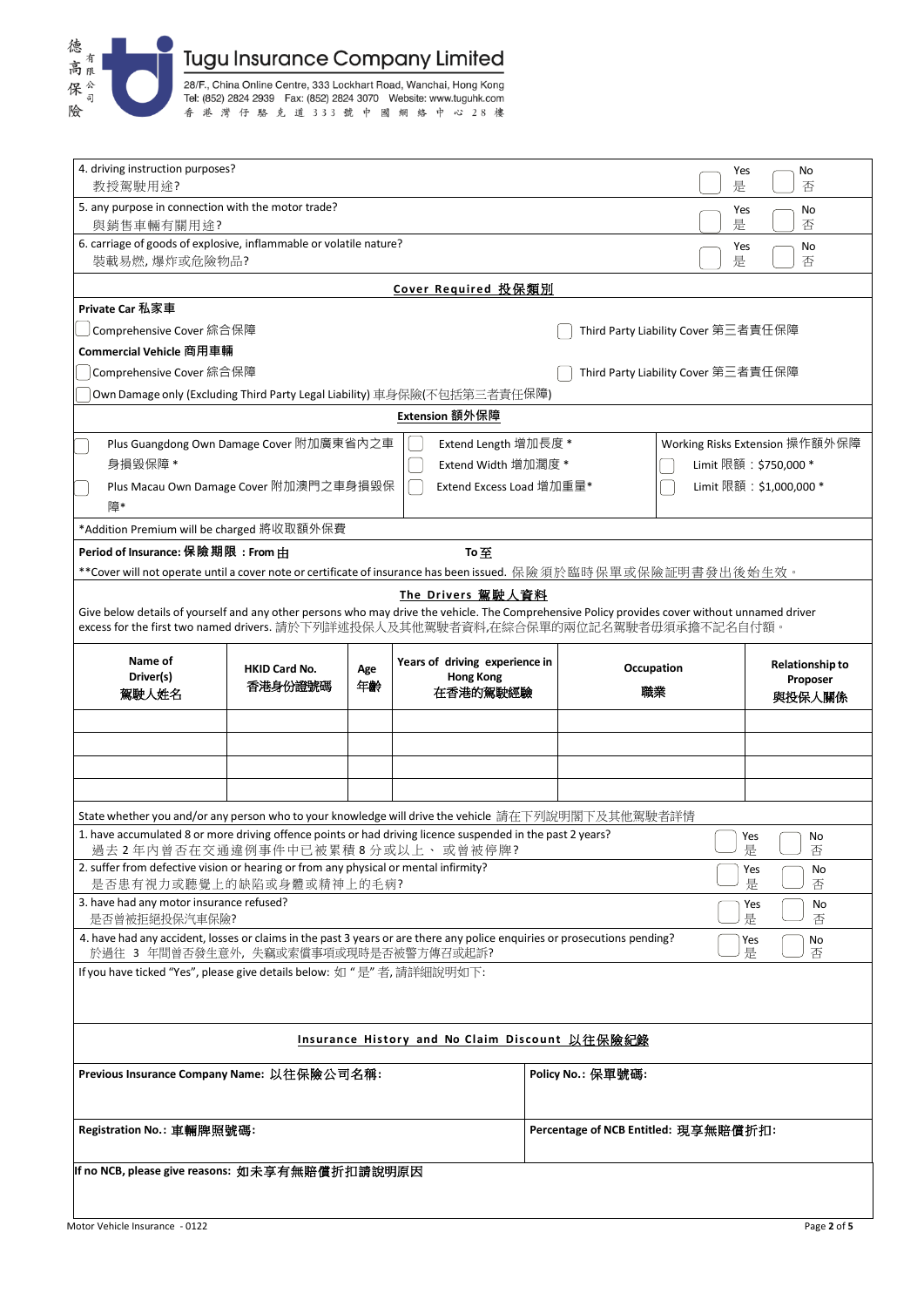**Tugu Insurance Company Limited** 

德 高 保  $\overline{a}$ 險

28/F., China Online Centre, 333 Lockhart Road, Wanchai, Hong Kong Tel: (852) 2824 2939 Fax: (852) 2824 3070 Website: www.tuguhk.com 香港灣仔駱克道333號中國網絡中心28樓

# **Personal Information Collection Statement**

*Tugu Insurance Company Limited* **("the Company"***)* may collect personal information to enable the Company to carry on insurance business. The personal information may be used for the following purposes of:

a. processing and assessing of applications for any insurance products and daily operation of the related services;

- b. any alterations, variations, cancellation or renewal of any insurance and related services;
- c. any claims or investigation or analysis of such claims;<br>d. detect and prevent fraud (whether or not relating to
- detect and prevent fraud (whether or not relating to the policy issued in respect of this application);
- e. exercising any right under the insurance policy including right of subrogation, if applicable;<br>f. meeting the requirements under any law and regulation, requests from regulators, indus
- meeting the requirements under any law and regulation, requests from regulators, industry bodies, government agencies and court order; and g. any activities directly relating to the above purposes.

The information you provide to the Company may be provided or transferred to the following parties in Hong Kong or overseas for the purposes set out in the above paragraph:

- a. any agent, contractor or third party service provider who provides administrative, telecommunications, computer, payment, debt collection, data processing or storage or related services or any other company carrying on insurance or reinsurance related business, or an intermediary, or a claim or investigation or other service provider providing services relevant to insurance business, for any of the above or related purposes;
- b. any association, federation or similar organization of insurance companies ("Federation") that exists or is formed from time to time for any of the above or related purposes or to enable the Federation to carry out its regulatory functions or such other functions that may be assigned to the Federation from time to time and are reasonably required in the interest of the insurance industry or any member(s) of the Federation:
- c. any members of the Federation by the Federation for any of the above or related purposes;<br>d. regulators:
- regulators;
- e. lawyers;<br>f. health ca
- health care professionals; hospitals;
- g. auditors;
- h. organisations that consolidate claims and underwriting information for the insurance industry;
- i. fraud prevention organisations;
- j. other insurance companies (whether directly or through fraud prevention organisation or other persons named in this paragraph);
- k. the police and databases or registers (and their operators) used by the insurance industry to analyse and check information provided against existing information; and
- l. any party under a duty of confidentiality to the Company including a group company of the Company which has undertaken to keep such information confidential.

If you do not agree to the use of your personal data for above purposes, it would not be possible for the Company to process your application and render the services.

You may seek access to and to request correction of any personal information concerning yourself held by the Company subject to payment of an administrative fee. Requests for such access or correction can be made in writing to Tugu Insurance Company Limited at 28/F, China Online Centre, 333 Lockhart Road, Wanchai, Hong Kong.

(If there is any inconsistency between the English and Chinese version of this Personal Information Collection Statement, the English version shall prevail.)

# 個人資料收集聲明

德高保險有限公司**(**「本公司」**)** 會收集個人資料以經營保險業務。個人資料會被用作下列用途:

- a. 處理及評估任何保險產品的申請和相關服務的日常運作;
- b. 修改、變更、取消或更新任何保險和相關服務;
- c. 任何申索或調查或分析有關申索;
- d. 偵測和防止欺詐行為(無論是否與就此申請而發出的保單有關);
- e. 如適用,行使任何保險單內訂明的權利,包括代位權;
- f. 符合任何法例和附屬法例的規定,監管機構、行業團體和政府代理的要求及法庭命令;及
- g. 任何與上述用途直接有關的活動。

本公司可就上一段列明的用途把閣下給予本公司的資料提供或轉交至以下列在香港境內或海外的各方:

- a. 任何代理、承包商或第三方服務供應商,包括提供行政、電訊、電腦、付款、收債、數據處理或儲存或相關服務的供應商,或任何其他經營 保險或分保相關業務的公司、或中介人、或提供申索或調查或其他提供與保險業務有關的服務供應商,作任何上述或相關的用途;
- b. 任何已成立或不時成立的協會、聯會或與保險公司相似的組織 (「聯會」) 作任何上述或相關的用途,或協助聯會履行其規管職責或其他不時 獲分配的職責,而該等職責乃是為了保險行業或聯會任何會員的利益而合理地要求;
- c. 聯會任何成員由聯會作任何上述或相關用途;
- d. 監管機構;
- e. 律師;
- f. 醫護專業人士;醫院;
- g. 核數師;
- h. 整合保險業申索和承保資料的組織;
- 防欺詐組織;
- j. 其他保險公司(無論是直接地,或是通過防欺詐組織或本段中指名的其他人士);
- .<br>k. 警察;和保險業就現有資料而對所提供的資料作出分析和檢查的數據庫或登記冊(及其運營者);及<br>1. 任何一方對本公司有保密責任,包括承諾將該等資料保持機密的本公司集團公司。
- l. 任何一方對本公司有保密責任,包括承諾將該等資料保持機密的本公司集團公司。

如閣下不同意使用其個人資料作上述用途,本公司則無法處理閣下的申請和提供服務。

閣下可查閱和更正本公司持有有關閣下的任何個人資料。閣下可就有關查閱和更正的要求致函至香港灣仔駱克道 333 號中國網絡中心二十八樓德 高保險有限公司。本公司有權收取相關的行政費用

(若此個人資料收集聲明的中、英文版本有歧異之處,應以英文版為準。)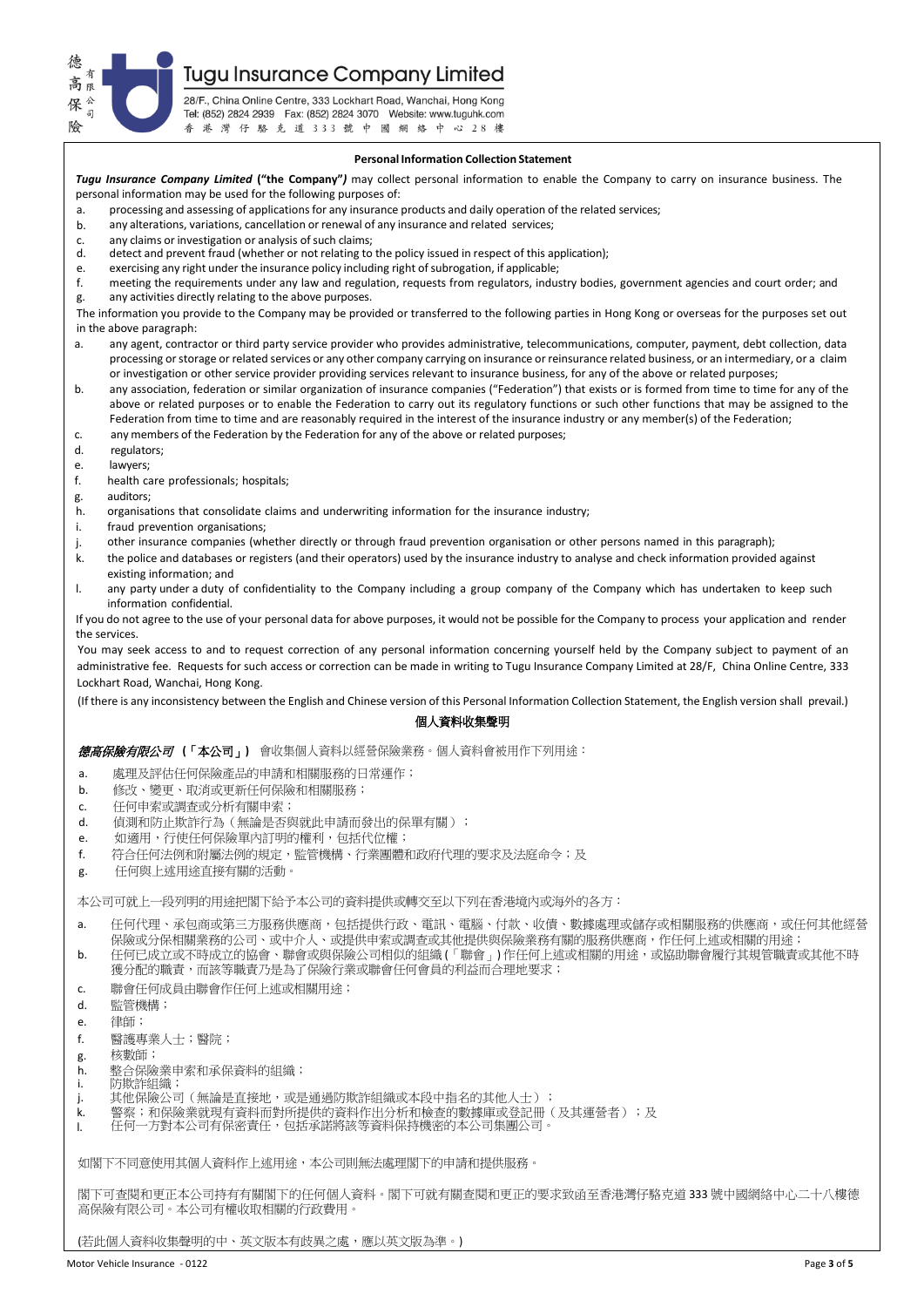

**Tugu Insurance Company Limited** 

28/F., China Online Centre, 333 Lockhart Road, Wanchai, Hong Kong Tel: (852) 2824 2939 Fax: (852) 2824 3070 Website: www.tuguhk.com 香港灣仔駱克道333號中國網絡中心28樓

#### **Privacy Policy Statement**

*Tugu Insurance Company Limited* **(the "Company")** is committed to full compliance with the requirements of the Personal Data (Privacy) Ordinance, Cap.486 ("the Ordinance") in respect of the collection, use, retention and disclosure of personal information.

At all times, the Company shall endeavour to ensure all collection and/or storage and/or transmission and/or usage of personal data from individuals be done in accordance with the obligations and requirements of the Ordinance. In doing so, the Company will ensure that staff involved in handling personal data comply with the strictest standards of security and confidentiality.

We collect personal data in a number of ways. The most common circumstances in which we collect personal data are when you enquire about products we offer, you apply for an insurance product, or make a claim.

The types of personal data we collect from you will depend on the circumstances in which that information is collected. We may collect details including your name, HKID, date of birth, contact details and other personal data which is relevant to the insurance product you are applying for or the claim you are making.

The purposes for which your personal data will be used will depend on the circumstances in which that personal data is collected. We will inform you of the purposes for which we intend to use your personal data in the Personal Information Collection Statement at or before the time we collect your personal data.

Generally, we may use your personal data for the purpose for which you provided it to us; for the purposes which are directly related to the purposes for which you provided it to us; and any other purposes to which you have consented.

Your personal data may be provided or transferred to other third party. The third parties to whom your personal data will be disclosed will depend on the purposes for which that personal data is used. We will inform you of the third parties to whom your personal data will be disclosed in the Personal Information Collection Statement at or before the time we collect your personal data.

Generally, we may disclose your personal data as necessary for the purpose for which you provided it to us; for the purposes which are directly related to the purposes for which you provided it to us; and any other purposes to which you have consented.

In exceptional circumstances, we may be required or permitted by law to disclose personal data, for example to law enforcement authorities or to prevent a serious threat to public safety.

We will only retain the personal data for as long as it is necessary to fulfill the original or directly related purposes for which such data was collected, unless the personal data need to be retained to satisfy any applicable statutory, contractual or tortious obligations.

Under the Ordinance, individuals have the right to request access to and correction of their personal data held by the Company. Should you wish to access or correct your personal information held by us, please present your enquiry by writing to Tugu Insurance Company Limited at 28/F, China Online Centre, 333 Lockhart Road, Wanchai, Hong Kong. Any requests or access to and correction of personal information will be dealt with promptly and we will use our best endeavours to handle such requests before the expiry of 40 days maximum. A reasonable fee may be charged to offset the Company's administration and actual costs incurred in the complying with your data access request.

(If there is any inconsistency between the English and Chinese version of this Privacy Policy Statement, the English version shall prevail.) Aug 2019

# 私隱政策聲明

德高保險有限公司 **(**「本公司」**)** 致力恪守第 486 章《個人資料(私隱)條例》(「條例」)有關收集、使用、保留和披露個人資料的規定。

本公司將無時無刻盡力確保所收集及/或儲存及/或傳送及/或使用的所有個人資料,須遵照條例規定的責任和要求處理。在執行上,本公司將確保負 責處理個人資料的員工遵守最嚴格的保安及保密標準。

我們以多個途徑收集個人資料,當中最常見的情況包括當閣下查詢本公司提供的產品、向本公司申請保險產品或提出申索時。

我們向閣下收集個人資料所屬的類別,視乎該資料是在甚麼情況下收集,可能包括閣下的姓名、香港身份證號碼、聯絡詳情及與閣下申請的保險 產品或閣下的索償相關的其他個人資料。

閣下的個人資料用作甚麼用途視乎收集該資料的情況而定。我們會於收集閣下的個人資料時或之前,在「個人資訊收集聲明」內通知閣下我們打 算使用其個人資料的用途。

-般而言,我們可使用閣下的個人資料作閣下提供有關資料予我們的用途、與該等用途直接相關的用途及任何其他閣下已同意的用途。

我們可提供或轉交閣下的個人資料至其他第三方。我們向哪些第三方披露閣下的個人資料,視乎該資料被用作甚麼用途。我們會於收集閣下的個 人資料時或之前,在「個人資訊收集聲明」內通知閣下我們打算向哪些第三方披露閣下的個人資料。

一般而言,我們可因應閣下提供有關資料予我們的用途、與該等用途直接相關的用途及任何其他閣下已同意的用途的需要而披露閣下的個人資 料。

在特殊情況下,我們可因應法律規定或准許,如按照執法機關的要求或為防止危害公眾安全,披露有關個人資料。

我們保留有關個人資料的時間並不會長於達致收集該等資料原來或直接相關的用途,除非個人資料須受任何適用的法定、合約或侵權責任的規限 而被保留。

根據條例規定,個人有權要求查閱和更正本公司持有關於其本人的個人資料。若閣下欲查閱或更正本公司持有關於其本人的個人資料,請致函至 香港灣仔駱克道 333 號中國網絡中心二十八樓德高保險有限公司表達有關要求。我們會將盡快處理任何關於查閱或更正個人資料的 要求,並盡力於收到有關要求的 40 天限期內予以回覆。本公司或會收取合理的費用作行政和實際成本以便處理閣下的有關要求。

(若此私隱政策聲明的中、英文版本有歧異之處,應以英文版為準。)

2019 年 8 月